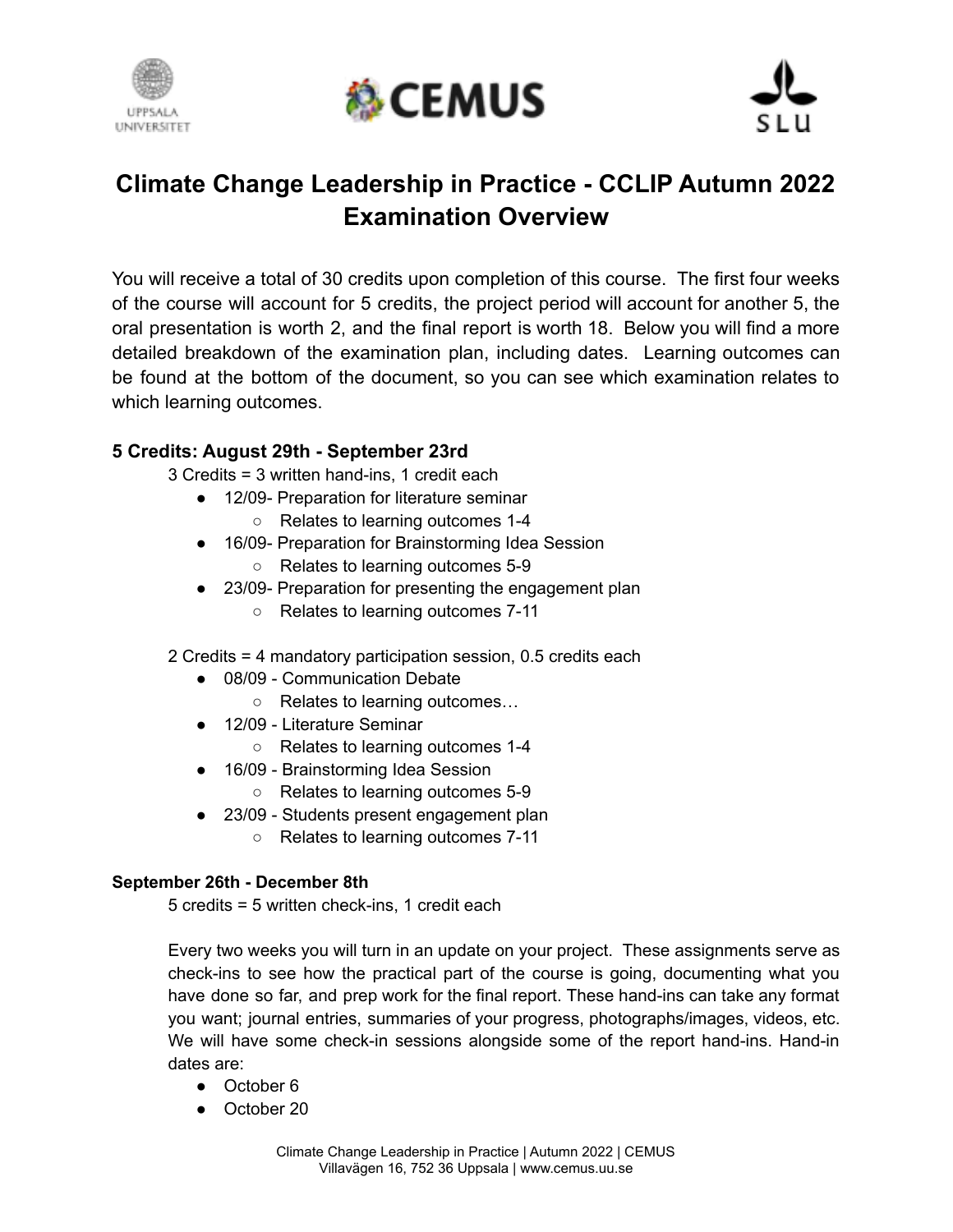





- November 3
- November 17
- December 1

### **December 14th**

2 credits = Oral presentation of project

We will hold a conference on December 8th at which all students will present their projects to the class in a popular scientific manner. The conference will be an open CEMUS event.

#### **Due Jan 13, 17:00**

18 Credits = Final written report

All students will submit an interdisciplinary text based on their practical project. The text can be in any format – essay, report, debate, scientific article, anthology chapter, magazine article, longer interview, etc.

If you have any questions related to the course examination please feel free to contact us through the following emails:

[nicola.donohoe@cemus.uu.se](mailto:nicola.donohoe@cemus.uu.se) and [lillian.weaver@cemus.uu.se](mailto:lillian.weaver@cemus.uu.se)

Course Learning Outcomes:

- 1. Account for climate variations over time, key climate science concepts and the most important conclusions of different research areas
- 2. Account for climate change and leadership from an environmental history perspective
- 3. Summarise and critically relate to different perspectives, central theories and concepts regarding climate change and leadership
- 4. Account for and problematise current issues, research and scientific debates within the climate change leadership field
- 5. Describe climate change and leadership from a justice, power and gender perspective
- 6. Identify, analyse and critically relate to power relations, ethical dilemmas and conflicts which may occur in the work within the field